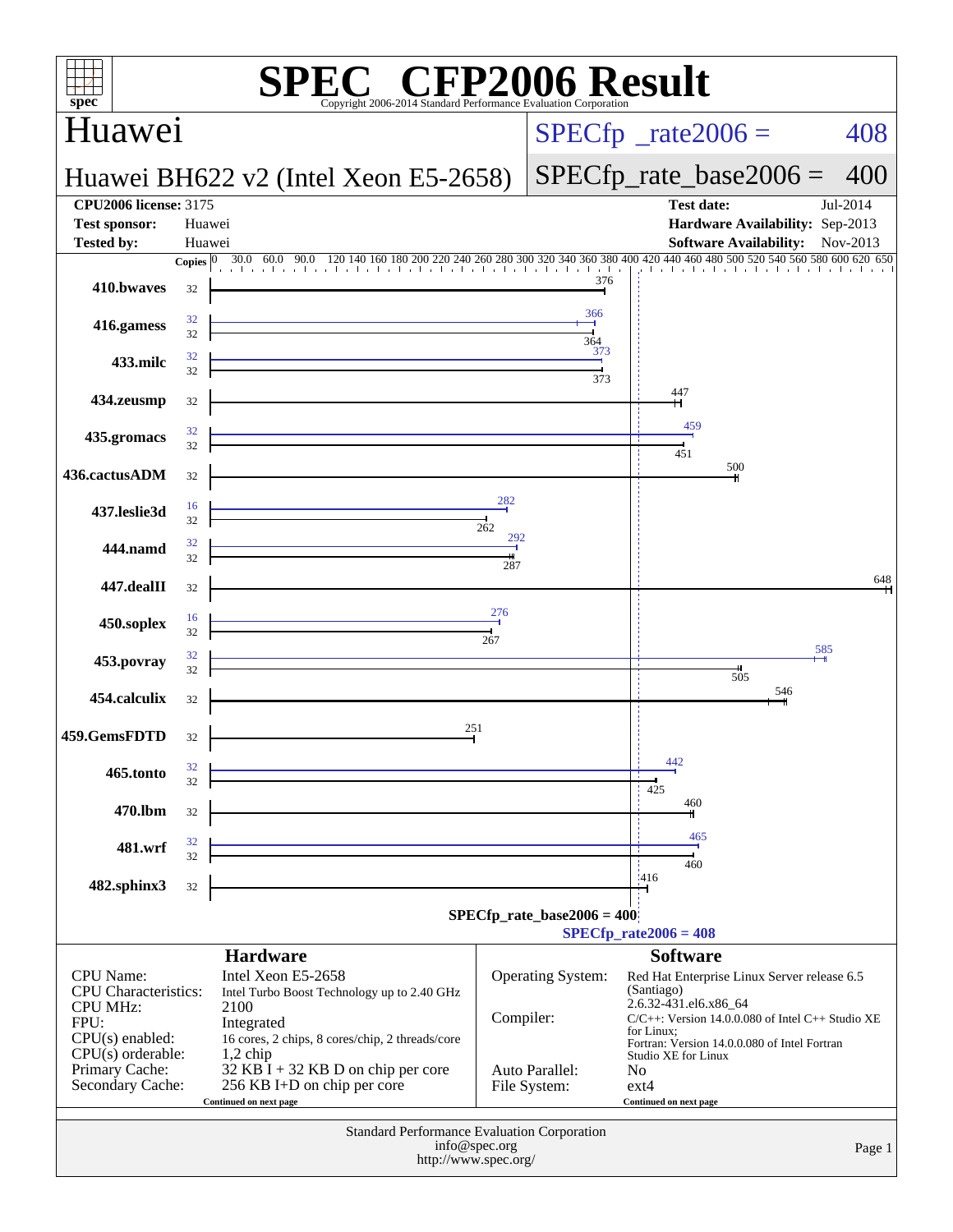

### Huawei

#### $SPECTp\_rate2006 = 408$

Huawei BH622 v2 (Intel Xeon E5-2658)

## [SPECfp\\_rate\\_base2006 =](http://www.spec.org/auto/cpu2006/Docs/result-fields.html#SPECfpratebase2006) 400

**[CPU2006 license:](http://www.spec.org/auto/cpu2006/Docs/result-fields.html#CPU2006license)** 3175 **[Test date:](http://www.spec.org/auto/cpu2006/Docs/result-fields.html#Testdate)** Jul-2014 **[Test sponsor:](http://www.spec.org/auto/cpu2006/Docs/result-fields.html#Testsponsor)** Huawei **[Hardware Availability:](http://www.spec.org/auto/cpu2006/Docs/result-fields.html#HardwareAvailability)** Sep-2013 **[Tested by:](http://www.spec.org/auto/cpu2006/Docs/result-fields.html#Testedby)** Huawei **[Software Availability:](http://www.spec.org/auto/cpu2006/Docs/result-fields.html#SoftwareAvailability)** Nov-2013 [L3 Cache:](http://www.spec.org/auto/cpu2006/Docs/result-fields.html#L3Cache) 20 MB I+D on chip per chip<br>Other Cache: None [Other Cache:](http://www.spec.org/auto/cpu2006/Docs/result-fields.html#OtherCache) [Memory:](http://www.spec.org/auto/cpu2006/Docs/result-fields.html#Memory) 128 GB (16 x 8 GB 2Rx8 PC3-12800R-11, ECC) [Disk Subsystem:](http://www.spec.org/auto/cpu2006/Docs/result-fields.html#DiskSubsystem) 1 x 300 GB SAS, 10000RPM [Other Hardware:](http://www.spec.org/auto/cpu2006/Docs/result-fields.html#OtherHardware) None [System State:](http://www.spec.org/auto/cpu2006/Docs/result-fields.html#SystemState) Run level 3 (multi-user)<br>Base Pointers: 32/64-bit [Base Pointers:](http://www.spec.org/auto/cpu2006/Docs/result-fields.html#BasePointers) [Peak Pointers:](http://www.spec.org/auto/cpu2006/Docs/result-fields.html#PeakPointers) 32/64-bit [Other Software:](http://www.spec.org/auto/cpu2006/Docs/result-fields.html#OtherSoftware) None

|                  | <b>Results Table</b><br><b>Base</b> |                |       |                |       |                | <b>Peak</b> |               |                |              |                |              |                |              |
|------------------|-------------------------------------|----------------|-------|----------------|-------|----------------|-------------|---------------|----------------|--------------|----------------|--------------|----------------|--------------|
| <b>Benchmark</b> | <b>Copies</b>                       | <b>Seconds</b> | Ratio | <b>Seconds</b> | Ratio | <b>Seconds</b> | Ratio       | <b>Copies</b> | <b>Seconds</b> | <b>Ratio</b> | <b>Seconds</b> | <b>Ratio</b> | <b>Seconds</b> | <b>Ratio</b> |
| 410.bwayes       | 32                                  | 1156           | 376   | 1158           | 376   | 1159           | 375         | 32            | 1156           | 376          | 1158           | 376          | 1159           | 375          |
| 416.gamess       | 32                                  | 1718           | 365   | 1720           | 364   | 1719           | <b>364</b>  | 32            | 1709           | 367          | 1796           | 349          | 1713           | 366          |
| $433$ .milc      | 32                                  | 788            | 373   | 787            | 373   | 788            | <u>373</u>  | 32            | 788            | 373          | 787            | 373          | 788            | 373          |
| 434.zeusmp       | 32                                  | 658            | 442   | 650            | 448   | 651            | 447         | 32            | 658            | 442          | 650            | 448          | 651            | 447          |
| 435.gromacs      | 32                                  | 507            | 451   | 507            | 450   | 506            | 451         | 32            | 497            | 459          | 497            | 459          | 497            | 460          |
| 436.cactusADM    | 32                                  | 766            | 499   | 761            | 503   | 764            | <b>500</b>  | 32            | 766            | 499          | 761            | 503          | 764            | 500          |
| 437.leslie3d     | 32                                  | 1147           | 262   | 1144           | 263   | 1146           | 262         | 16            | 534            | 282          | 532            | 283          | 533            | <u>282</u>   |
| 444.namd         | 32                                  | 900            | 285   | 893            | 287   | 888            | <b>289</b>  | 32            | 879            | 292          | 879            | 292          | 881            | 291          |
| 447.dealII       | 32                                  | 564            | 649   | 565            | 648   | 569            | 644         | 32            | 564            | 649          | 565            | 648          | 569            | 644          |
| $450$ .soplex    | 32                                  | 999            | 267   | 998            | 267   | 998            | 268         | 16            | 484            | 276          | 486            | 275          | 484            | 276          |
| 453.povray       | 32                                  | 337            | 505   | 336            | 506   | 339            | 502         | 32            | 296            | 575          | 290            | 587          | 291            | 585          |
| 454.calculix     | 32                                  | 481            | 548   | 483            | 546   | 496            | 532l        | 32            | 481            | 548          | 483            | 546          | 496            | 532          |
| 459.GemsFDTD     | 32                                  | 1352           | 251   | 1352           | 251   | 1353           | 251         | 32            | 1352           | 251          | 1352           | 251          | 1353           | 251          |
| 465.tonto        | 32                                  | 743            | 424   | 742            | 425   | 740            | 425         | 32            | 712            | 442          | 710            | 443          | 712            | 442          |
| 470.1bm          | 32                                  | 955            | 461   | 956            | 460   | 961            | 457         | 32            | 955            | 461          | 956            | 460          | 961            | 457          |
| 481.wrf          | 32                                  | 776            | 460   | 778            | 460   | 776            | 461         | 32            | 770            | 464          | 769            | 465          | 769            | 465          |
| 482.sphinx3      | 32                                  | 1499           | 416   | 1498           | 416   | 1500           | 416         | 32            | 1499           | 416          | 1498           | 416          | 1500           | 416          |

#### **[Submit Notes](http://www.spec.org/auto/cpu2006/Docs/result-fields.html#SubmitNotes)**

 The numactl mechanism was used to bind copies to processors. The config file option 'submit' was used to generate numactl commands to bind each copy to a specific processor. For details, please see the config file.

#### **[Operating System Notes](http://www.spec.org/auto/cpu2006/Docs/result-fields.html#OperatingSystemNotes)**

Stack size set to unlimited using "ulimit -s unlimited"

#### **[Platform Notes](http://www.spec.org/auto/cpu2006/Docs/result-fields.html#PlatformNotes)**

 BIOS configuration: Set Power Efficiency Mode to Custom Baseboard Management Controller used to adjust the fan speed to 100%

Continued on next page

Standard Performance Evaluation Corporation [info@spec.org](mailto:info@spec.org) <http://www.spec.org/>

Page 2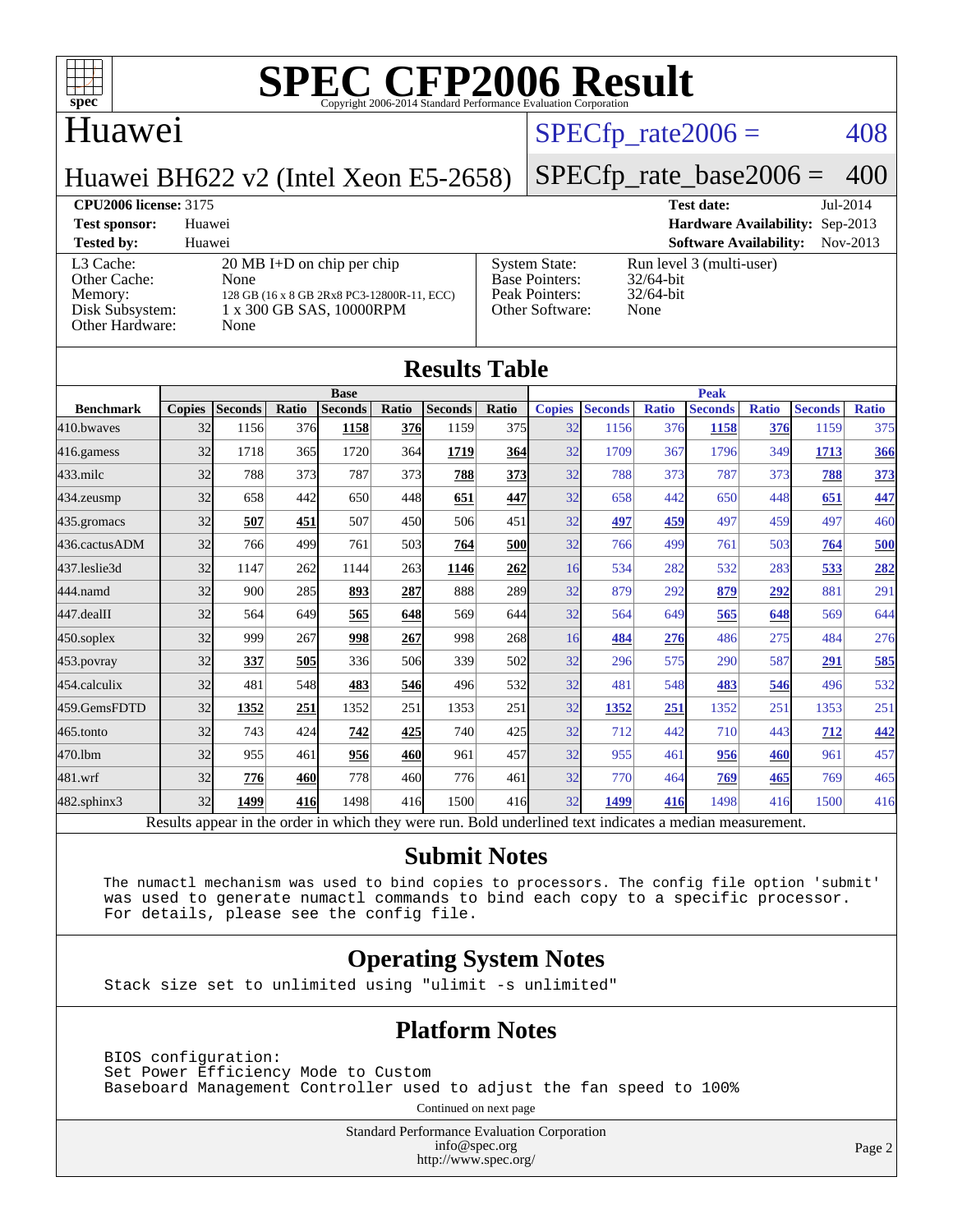

#### Huawei

 $SPECTp\_rate2006 = 408$ 

Huawei BH622 v2 (Intel Xeon E5-2658)

[SPECfp\\_rate\\_base2006 =](http://www.spec.org/auto/cpu2006/Docs/result-fields.html#SPECfpratebase2006) 400

**[CPU2006 license:](http://www.spec.org/auto/cpu2006/Docs/result-fields.html#CPU2006license)** 3175 **[Test date:](http://www.spec.org/auto/cpu2006/Docs/result-fields.html#Testdate)** Jul-2014 **[Test sponsor:](http://www.spec.org/auto/cpu2006/Docs/result-fields.html#Testsponsor)** Huawei **[Hardware Availability:](http://www.spec.org/auto/cpu2006/Docs/result-fields.html#HardwareAvailability)** Sep-2013 **[Tested by:](http://www.spec.org/auto/cpu2006/Docs/result-fields.html#Testedby)** Huawei **[Software Availability:](http://www.spec.org/auto/cpu2006/Docs/result-fields.html#SoftwareAvailability)** Nov-2013

#### **[Platform Notes \(Continued\)](http://www.spec.org/auto/cpu2006/Docs/result-fields.html#PlatformNotes)**

Standard Performance Evaluation Corporation [info@spec.org](mailto:info@spec.org) Sysinfo program /spec/config/sysinfo.rev6818 \$Rev: 6818 \$ \$Date:: 2012-07-17 #\$ e86d102572650a6e4d596a3cee98f191 running on wbspeccpu Sat Jul 12 09:11:05 2014 This section contains SUT (System Under Test) info as seen by some common utilities. To remove or add to this section, see: <http://www.spec.org/cpu2006/Docs/config.html#sysinfo> From /proc/cpuinfo model name : Intel(R) Xeon(R) CPU E5-2658 0 @ 2.10GHz 2 "physical id"s (chips) 32 "processors" cores, siblings (Caution: counting these is hw and system dependent. The following excerpts from /proc/cpuinfo might not be reliable. Use with caution.) cpu cores : 8 siblings : 16 physical 0: cores 0 1 2 3 4 5 6 7 physical 1: cores 0 1 2 3 4 5 6 7 cache size : 20480 KB From /proc/meminfo MemTotal: 132103760 kB HugePages\_Total: 0<br>Hugepagesize: 2048 kB Hugepagesize: /usr/bin/lsb\_release -d Red Hat Enterprise Linux Server release 6.5 (Santiago) From /etc/\*release\* /etc/\*version\* redhat-release: Red Hat Enterprise Linux Server release 6.5 (Santiago) system-release: Red Hat Enterprise Linux Server release 6.5 (Santiago) system-release-cpe: cpe:/o:redhat:enterprise\_linux:6server:ga:server uname -a: Linux wbspeccpu 2.6.32-431.el6.x86\_64 #1 SMP Sun Nov 10 22:19:54 EST 2013 x86\_64 x86\_64 x86\_64 GNU/Linux run-level 3 Jul 9 17:06 SPEC is set to: /spec Filesystem Type Size Used-Avail-Use%-Mounted-on-<br>  $\sqrt{\text{dev}}$ /sdal ext4 270G 66G 191G 26%-/ ext4 270G 66G 191G 26% / Additional information from dmidecode: BIOS Insyde Corp. RMIBV372 12/21/2013 Memory: 16x Micron 18JSF1G72PDZ-1G6E 8 GB 1600 MHz 2 rank 8x NO DIMM NO DIMM (End of data from sysinfo program)

<http://www.spec.org/>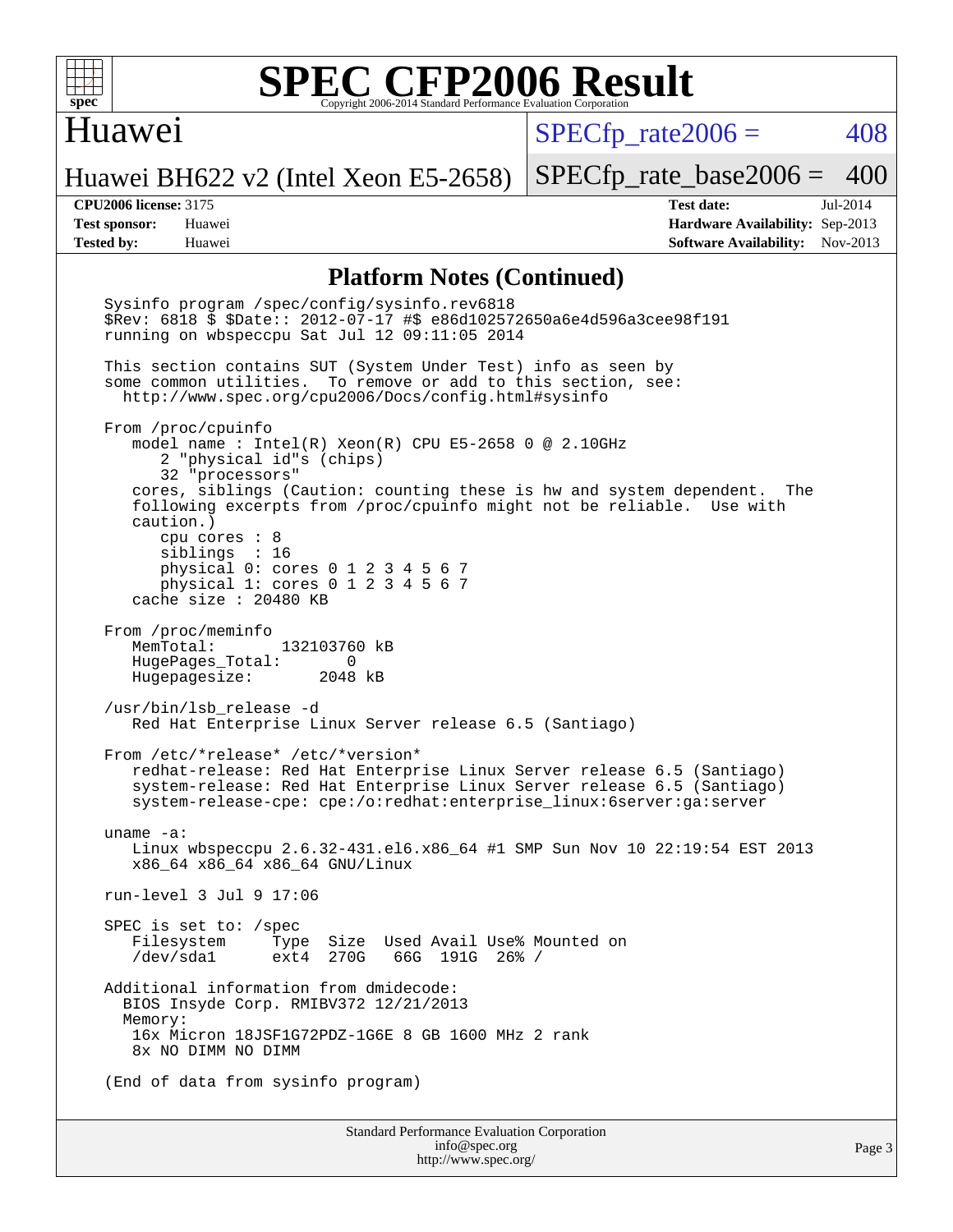

#### Huawei

 $SPECTp\_rate2006 = 408$ 

#### Huawei BH622 v2 (Intel Xeon E5-2658)

**[Tested by:](http://www.spec.org/auto/cpu2006/Docs/result-fields.html#Testedby)** Huawei **[Software Availability:](http://www.spec.org/auto/cpu2006/Docs/result-fields.html#SoftwareAvailability)** Nov-2013

[SPECfp\\_rate\\_base2006 =](http://www.spec.org/auto/cpu2006/Docs/result-fields.html#SPECfpratebase2006) 400 **[CPU2006 license:](http://www.spec.org/auto/cpu2006/Docs/result-fields.html#CPU2006license)** 3175 **[Test date:](http://www.spec.org/auto/cpu2006/Docs/result-fields.html#Testdate)** Jul-2014 **[Test sponsor:](http://www.spec.org/auto/cpu2006/Docs/result-fields.html#Testsponsor)** Huawei **[Hardware Availability:](http://www.spec.org/auto/cpu2006/Docs/result-fields.html#HardwareAvailability)** Sep-2013

#### **[General Notes](http://www.spec.org/auto/cpu2006/Docs/result-fields.html#GeneralNotes)**

Environment variables set by runspec before the start of the run: LD LIBRARY PATH = "/spec/libs/32:/spec/libs/64:/spec/sh"

 Binaries compiled on a system with 1x Core i7-860 CPU + 8GB memory using RedHat EL 6.4 Transparent Huge Pages enabled with: echo always > /sys/kernel/mm/redhat\_transparent\_hugepage/enabled Filesystem page cache cleared with: echo 1> /proc/sys/vm/drop\_caches runspec command invoked through numactl i.e.: numactl --interleave=all runspec <etc>

### **[Base Compiler Invocation](http://www.spec.org/auto/cpu2006/Docs/result-fields.html#BaseCompilerInvocation)**

[C benchmarks](http://www.spec.org/auto/cpu2006/Docs/result-fields.html#Cbenchmarks):  $\text{icc}$   $-\text{m64}$ 

[C++ benchmarks:](http://www.spec.org/auto/cpu2006/Docs/result-fields.html#CXXbenchmarks) [icpc -m64](http://www.spec.org/cpu2006/results/res2014q3/cpu2006-20140714-30393.flags.html#user_CXXbase_intel_icpc_64bit_bedb90c1146cab66620883ef4f41a67e)

[Fortran benchmarks](http://www.spec.org/auto/cpu2006/Docs/result-fields.html#Fortranbenchmarks): [ifort -m64](http://www.spec.org/cpu2006/results/res2014q3/cpu2006-20140714-30393.flags.html#user_FCbase_intel_ifort_64bit_ee9d0fb25645d0210d97eb0527dcc06e)

[Benchmarks using both Fortran and C](http://www.spec.org/auto/cpu2006/Docs/result-fields.html#BenchmarksusingbothFortranandC): [icc -m64](http://www.spec.org/cpu2006/results/res2014q3/cpu2006-20140714-30393.flags.html#user_CC_FCbase_intel_icc_64bit_0b7121f5ab7cfabee23d88897260401c) [ifort -m64](http://www.spec.org/cpu2006/results/res2014q3/cpu2006-20140714-30393.flags.html#user_CC_FCbase_intel_ifort_64bit_ee9d0fb25645d0210d97eb0527dcc06e)

## **[Base Portability Flags](http://www.spec.org/auto/cpu2006/Docs/result-fields.html#BasePortabilityFlags)**

| 410.bwaves: -DSPEC CPU LP64                 |                                                                |
|---------------------------------------------|----------------------------------------------------------------|
| 416.gamess: -DSPEC_CPU_LP64                 |                                                                |
| 433.milc: -DSPEC CPU LP64                   |                                                                |
| 434.zeusmp: - DSPEC_CPU_LP64                |                                                                |
| 435.gromacs: -DSPEC_CPU_LP64 -nofor_main    |                                                                |
| 436.cactusADM: -DSPEC CPU LP64 -nofor main  |                                                                |
| 437.leslie3d: -DSPEC CPU LP64               |                                                                |
| 444.namd: -DSPEC CPU LP64                   |                                                                |
| 447.dealII: -DSPEC CPU LP64                 |                                                                |
| 450.soplex: - DSPEC CPU LP64                |                                                                |
| 453.povray: -DSPEC_CPU_LP64                 |                                                                |
| 454.calculix: - DSPEC CPU LP64 - nofor main |                                                                |
| 459. GemsFDTD: - DSPEC CPU LP64             |                                                                |
| 465.tonto: - DSPEC CPU LP64                 |                                                                |
| 470.1bm: - DSPEC CPU LP64                   |                                                                |
|                                             | 481.wrf: -DSPEC CPU_LP64 -DSPEC_CPU_CASE_FLAG -DSPEC_CPU_LINUX |
| 482.sphinx3: -DSPEC_CPU_LP64                |                                                                |
|                                             |                                                                |

| <b>Standard Performance Evaluation Corporation</b> |
|----------------------------------------------------|
| info@spec.org                                      |
| http://www.spec.org/                               |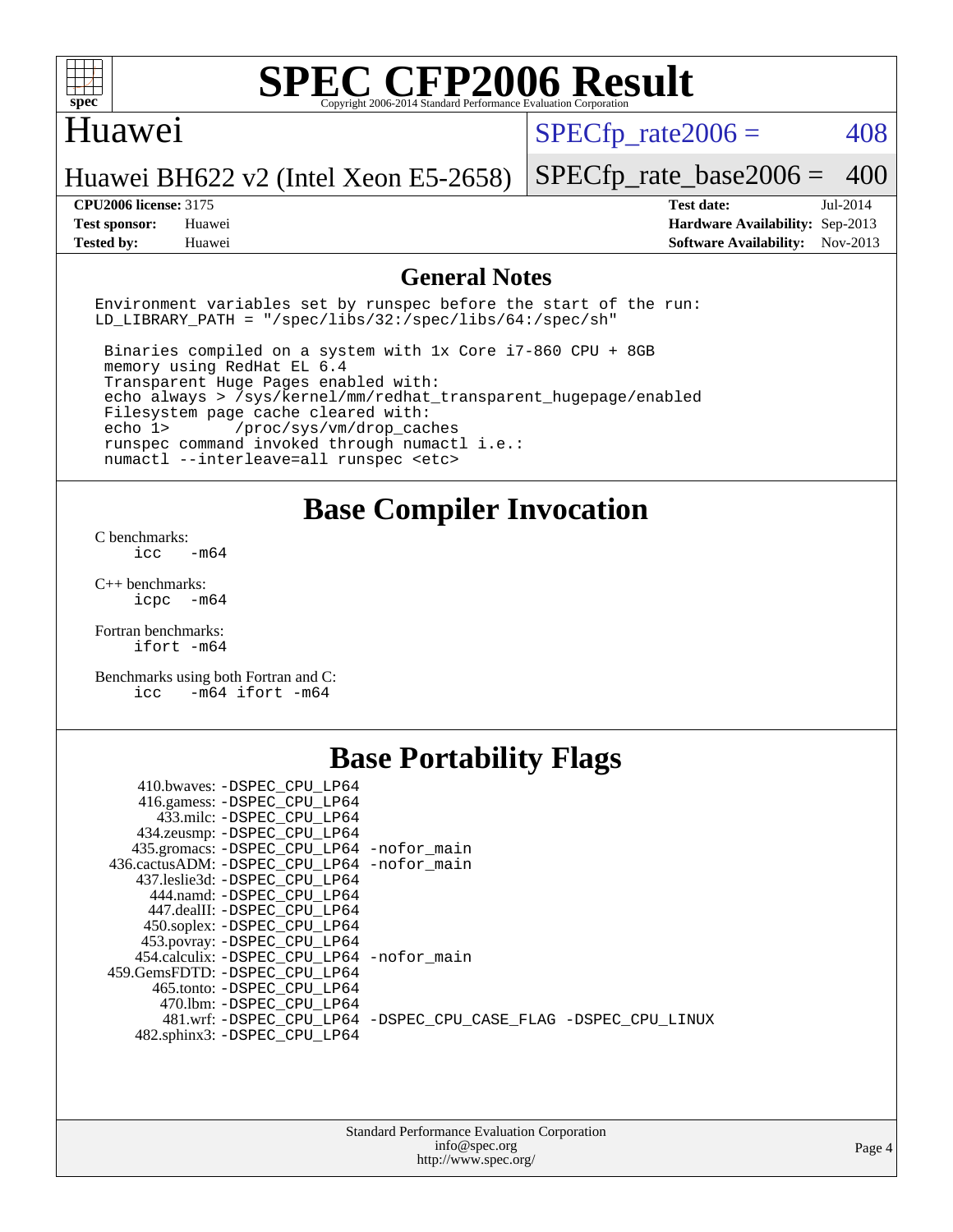

### Huawei

 $SPECTp\_rate2006 = 408$ 

Huawei BH622 v2 (Intel Xeon E5-2658)

**[Test sponsor:](http://www.spec.org/auto/cpu2006/Docs/result-fields.html#Testsponsor)** Huawei **[Hardware Availability:](http://www.spec.org/auto/cpu2006/Docs/result-fields.html#HardwareAvailability)** Sep-2013 **[Tested by:](http://www.spec.org/auto/cpu2006/Docs/result-fields.html#Testedby)** Huawei **[Software Availability:](http://www.spec.org/auto/cpu2006/Docs/result-fields.html#SoftwareAvailability)** Nov-2013

[SPECfp\\_rate\\_base2006 =](http://www.spec.org/auto/cpu2006/Docs/result-fields.html#SPECfpratebase2006) 400 **[CPU2006 license:](http://www.spec.org/auto/cpu2006/Docs/result-fields.html#CPU2006license)** 3175 **[Test date:](http://www.spec.org/auto/cpu2006/Docs/result-fields.html#Testdate)** Jul-2014

## **[Base Optimization Flags](http://www.spec.org/auto/cpu2006/Docs/result-fields.html#BaseOptimizationFlags)**

[C benchmarks](http://www.spec.org/auto/cpu2006/Docs/result-fields.html#Cbenchmarks):

[-xAVX](http://www.spec.org/cpu2006/results/res2014q3/cpu2006-20140714-30393.flags.html#user_CCbase_f-xAVX) [-ipo](http://www.spec.org/cpu2006/results/res2014q3/cpu2006-20140714-30393.flags.html#user_CCbase_f-ipo) [-O3](http://www.spec.org/cpu2006/results/res2014q3/cpu2006-20140714-30393.flags.html#user_CCbase_f-O3) [-no-prec-div](http://www.spec.org/cpu2006/results/res2014q3/cpu2006-20140714-30393.flags.html#user_CCbase_f-no-prec-div) [-opt-prefetch](http://www.spec.org/cpu2006/results/res2014q3/cpu2006-20140714-30393.flags.html#user_CCbase_f-opt-prefetch) [-auto-p32](http://www.spec.org/cpu2006/results/res2014q3/cpu2006-20140714-30393.flags.html#user_CCbase_f-auto-p32) [-ansi-alias](http://www.spec.org/cpu2006/results/res2014q3/cpu2006-20140714-30393.flags.html#user_CCbase_f-ansi-alias) [-opt-mem-layout-trans=3](http://www.spec.org/cpu2006/results/res2014q3/cpu2006-20140714-30393.flags.html#user_CCbase_f-opt-mem-layout-trans_a7b82ad4bd7abf52556d4961a2ae94d5)

[C++ benchmarks:](http://www.spec.org/auto/cpu2006/Docs/result-fields.html#CXXbenchmarks)

[-xAVX](http://www.spec.org/cpu2006/results/res2014q3/cpu2006-20140714-30393.flags.html#user_CXXbase_f-xAVX) [-ipo](http://www.spec.org/cpu2006/results/res2014q3/cpu2006-20140714-30393.flags.html#user_CXXbase_f-ipo) [-O3](http://www.spec.org/cpu2006/results/res2014q3/cpu2006-20140714-30393.flags.html#user_CXXbase_f-O3) [-no-prec-div](http://www.spec.org/cpu2006/results/res2014q3/cpu2006-20140714-30393.flags.html#user_CXXbase_f-no-prec-div) [-opt-prefetch](http://www.spec.org/cpu2006/results/res2014q3/cpu2006-20140714-30393.flags.html#user_CXXbase_f-opt-prefetch) [-auto-p32](http://www.spec.org/cpu2006/results/res2014q3/cpu2006-20140714-30393.flags.html#user_CXXbase_f-auto-p32) [-ansi-alias](http://www.spec.org/cpu2006/results/res2014q3/cpu2006-20140714-30393.flags.html#user_CXXbase_f-ansi-alias) [-opt-mem-layout-trans=3](http://www.spec.org/cpu2006/results/res2014q3/cpu2006-20140714-30393.flags.html#user_CXXbase_f-opt-mem-layout-trans_a7b82ad4bd7abf52556d4961a2ae94d5)

[Fortran benchmarks](http://www.spec.org/auto/cpu2006/Docs/result-fields.html#Fortranbenchmarks): [-xAVX](http://www.spec.org/cpu2006/results/res2014q3/cpu2006-20140714-30393.flags.html#user_FCbase_f-xAVX) [-ipo](http://www.spec.org/cpu2006/results/res2014q3/cpu2006-20140714-30393.flags.html#user_FCbase_f-ipo) [-O3](http://www.spec.org/cpu2006/results/res2014q3/cpu2006-20140714-30393.flags.html#user_FCbase_f-O3) [-no-prec-div](http://www.spec.org/cpu2006/results/res2014q3/cpu2006-20140714-30393.flags.html#user_FCbase_f-no-prec-div) [-opt-prefetch](http://www.spec.org/cpu2006/results/res2014q3/cpu2006-20140714-30393.flags.html#user_FCbase_f-opt-prefetch)

[Benchmarks using both Fortran and C](http://www.spec.org/auto/cpu2006/Docs/result-fields.html#BenchmarksusingbothFortranandC):

[-xAVX](http://www.spec.org/cpu2006/results/res2014q3/cpu2006-20140714-30393.flags.html#user_CC_FCbase_f-xAVX) [-ipo](http://www.spec.org/cpu2006/results/res2014q3/cpu2006-20140714-30393.flags.html#user_CC_FCbase_f-ipo) [-O3](http://www.spec.org/cpu2006/results/res2014q3/cpu2006-20140714-30393.flags.html#user_CC_FCbase_f-O3) [-no-prec-div](http://www.spec.org/cpu2006/results/res2014q3/cpu2006-20140714-30393.flags.html#user_CC_FCbase_f-no-prec-div) [-opt-prefetch](http://www.spec.org/cpu2006/results/res2014q3/cpu2006-20140714-30393.flags.html#user_CC_FCbase_f-opt-prefetch) [-auto-p32](http://www.spec.org/cpu2006/results/res2014q3/cpu2006-20140714-30393.flags.html#user_CC_FCbase_f-auto-p32) [-ansi-alias](http://www.spec.org/cpu2006/results/res2014q3/cpu2006-20140714-30393.flags.html#user_CC_FCbase_f-ansi-alias) [-opt-mem-layout-trans=3](http://www.spec.org/cpu2006/results/res2014q3/cpu2006-20140714-30393.flags.html#user_CC_FCbase_f-opt-mem-layout-trans_a7b82ad4bd7abf52556d4961a2ae94d5)

## **[Peak Compiler Invocation](http://www.spec.org/auto/cpu2006/Docs/result-fields.html#PeakCompilerInvocation)**

[C benchmarks](http://www.spec.org/auto/cpu2006/Docs/result-fields.html#Cbenchmarks):  $icc$   $-m64$ 

[C++ benchmarks \(except as noted below\):](http://www.spec.org/auto/cpu2006/Docs/result-fields.html#CXXbenchmarksexceptasnotedbelow) [icpc -m64](http://www.spec.org/cpu2006/results/res2014q3/cpu2006-20140714-30393.flags.html#user_CXXpeak_intel_icpc_64bit_bedb90c1146cab66620883ef4f41a67e)

450.soplex: [icpc -m32](http://www.spec.org/cpu2006/results/res2014q3/cpu2006-20140714-30393.flags.html#user_peakCXXLD450_soplex_intel_icpc_4e5a5ef1a53fd332b3c49e69c3330699)

[Fortran benchmarks](http://www.spec.org/auto/cpu2006/Docs/result-fields.html#Fortranbenchmarks): [ifort -m64](http://www.spec.org/cpu2006/results/res2014q3/cpu2006-20140714-30393.flags.html#user_FCpeak_intel_ifort_64bit_ee9d0fb25645d0210d97eb0527dcc06e)

[Benchmarks using both Fortran and C](http://www.spec.org/auto/cpu2006/Docs/result-fields.html#BenchmarksusingbothFortranandC):<br>icc -m64 ifort -m64  $-m64$  ifort  $-m64$ 

## **[Peak Portability Flags](http://www.spec.org/auto/cpu2006/Docs/result-fields.html#PeakPortabilityFlags)**

| 410.bwaves: - DSPEC CPU LP64                |  |
|---------------------------------------------|--|
| 416.gamess: -DSPEC_CPU_LP64                 |  |
| 433.milc: - DSPEC_CPU LP64                  |  |
| 434.zeusmp: -DSPEC_CPU_LP64                 |  |
| 435.gromacs: -DSPEC_CPU_LP64 -nofor_main    |  |
| 436.cactusADM: -DSPEC CPU LP64 -nofor main  |  |
| 437.leslie3d: -DSPEC CPU LP64               |  |
| 444.namd: - DSPEC CPU LP64                  |  |
| 447.dealII: -DSPEC CPU LP64                 |  |
| 453.povray: -DSPEC_CPU_LP64                 |  |
| 454.calculix: - DSPEC CPU LP64 - nofor main |  |
| 459.GemsFDTD: - DSPEC_CPU_LP64              |  |

Continued on next page

Standard Performance Evaluation Corporation [info@spec.org](mailto:info@spec.org) <http://www.spec.org/>

Page 5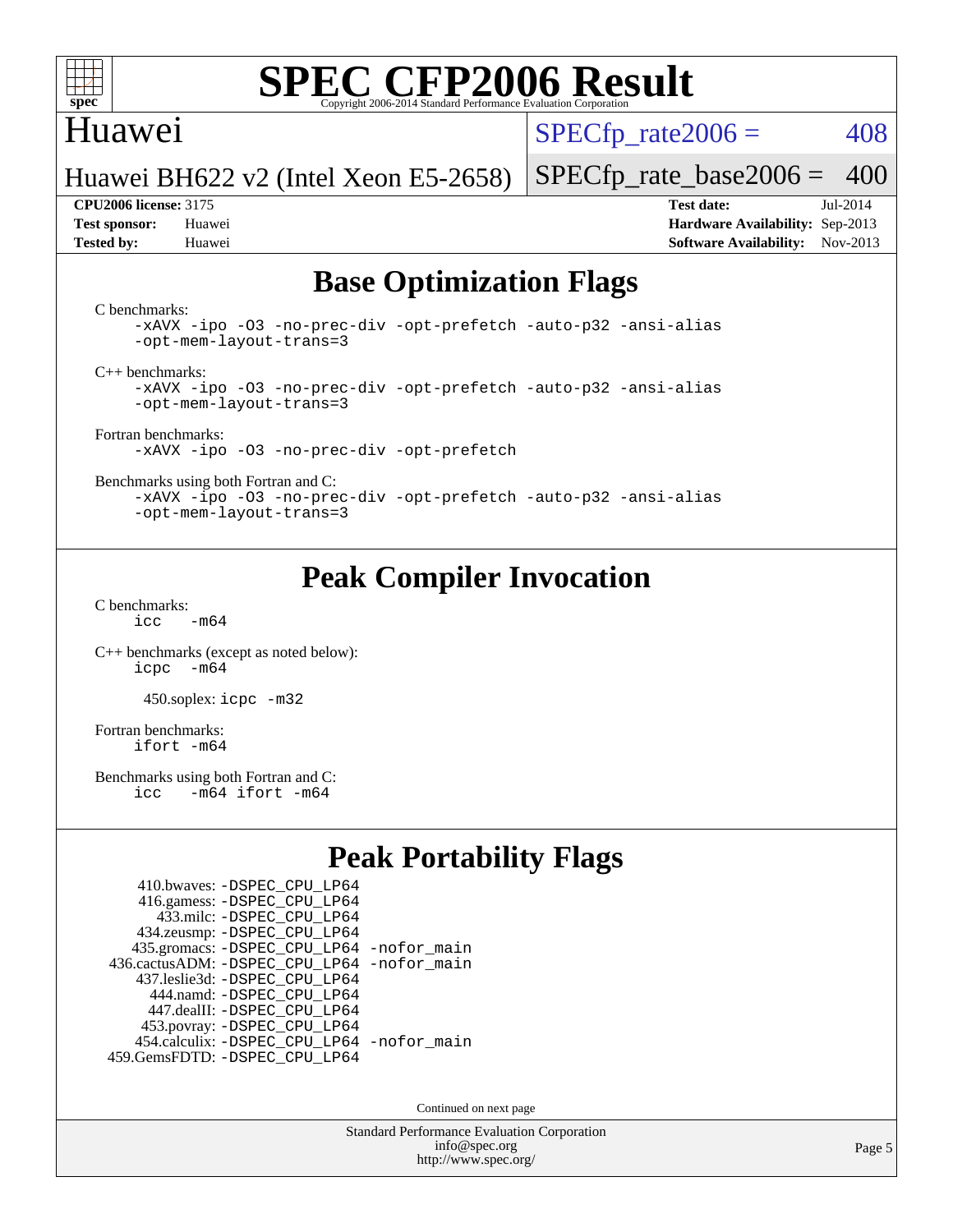

### Huawei

 $SPECTp\_rate2006 = 408$ 

Huawei BH622 v2 (Intel Xeon E5-2658)

[SPECfp\\_rate\\_base2006 =](http://www.spec.org/auto/cpu2006/Docs/result-fields.html#SPECfpratebase2006) 400

**[CPU2006 license:](http://www.spec.org/auto/cpu2006/Docs/result-fields.html#CPU2006license)** 3175 **[Test date:](http://www.spec.org/auto/cpu2006/Docs/result-fields.html#Testdate)** Jul-2014 **[Test sponsor:](http://www.spec.org/auto/cpu2006/Docs/result-fields.html#Testsponsor)** Huawei **[Hardware Availability:](http://www.spec.org/auto/cpu2006/Docs/result-fields.html#HardwareAvailability)** Sep-2013 **[Tested by:](http://www.spec.org/auto/cpu2006/Docs/result-fields.html#Testedby)** Huawei **[Software Availability:](http://www.spec.org/auto/cpu2006/Docs/result-fields.html#SoftwareAvailability)** Nov-2013

## **[Peak Portability Flags \(Continued\)](http://www.spec.org/auto/cpu2006/Docs/result-fields.html#PeakPortabilityFlags)**

 465.tonto: [-DSPEC\\_CPU\\_LP64](http://www.spec.org/cpu2006/results/res2014q3/cpu2006-20140714-30393.flags.html#suite_peakPORTABILITY465_tonto_DSPEC_CPU_LP64) 470.lbm: [-DSPEC\\_CPU\\_LP64](http://www.spec.org/cpu2006/results/res2014q3/cpu2006-20140714-30393.flags.html#suite_peakPORTABILITY470_lbm_DSPEC_CPU_LP64) 482.sphinx3: [-DSPEC\\_CPU\\_LP64](http://www.spec.org/cpu2006/results/res2014q3/cpu2006-20140714-30393.flags.html#suite_peakPORTABILITY482_sphinx3_DSPEC_CPU_LP64)

481.wrf: [-DSPEC\\_CPU\\_LP64](http://www.spec.org/cpu2006/results/res2014q3/cpu2006-20140714-30393.flags.html#suite_peakPORTABILITY481_wrf_DSPEC_CPU_LP64) [-DSPEC\\_CPU\\_CASE\\_FLAG](http://www.spec.org/cpu2006/results/res2014q3/cpu2006-20140714-30393.flags.html#b481.wrf_peakCPORTABILITY_DSPEC_CPU_CASE_FLAG) [-DSPEC\\_CPU\\_LINUX](http://www.spec.org/cpu2006/results/res2014q3/cpu2006-20140714-30393.flags.html#b481.wrf_peakCPORTABILITY_DSPEC_CPU_LINUX)

## **[Peak Optimization Flags](http://www.spec.org/auto/cpu2006/Docs/result-fields.html#PeakOptimizationFlags)**

[C benchmarks](http://www.spec.org/auto/cpu2006/Docs/result-fields.html#Cbenchmarks):

 433.milc: [-xAVX](http://www.spec.org/cpu2006/results/res2014q3/cpu2006-20140714-30393.flags.html#user_peakPASS2_CFLAGSPASS2_LDFLAGS433_milc_f-xAVX)(pass 2) [-prof-gen](http://www.spec.org/cpu2006/results/res2014q3/cpu2006-20140714-30393.flags.html#user_peakPASS1_CFLAGSPASS1_LDFLAGS433_milc_prof_gen_e43856698f6ca7b7e442dfd80e94a8fc)(pass 1) [-ipo](http://www.spec.org/cpu2006/results/res2014q3/cpu2006-20140714-30393.flags.html#user_peakPASS2_CFLAGSPASS2_LDFLAGS433_milc_f-ipo)(pass 2) [-O3](http://www.spec.org/cpu2006/results/res2014q3/cpu2006-20140714-30393.flags.html#user_peakPASS2_CFLAGSPASS2_LDFLAGS433_milc_f-O3)(pass 2) [-no-prec-div](http://www.spec.org/cpu2006/results/res2014q3/cpu2006-20140714-30393.flags.html#user_peakPASS2_CFLAGSPASS2_LDFLAGS433_milc_f-no-prec-div)(pass 2) [-opt-mem-layout-trans=3](http://www.spec.org/cpu2006/results/res2014q3/cpu2006-20140714-30393.flags.html#user_peakPASS2_CFLAGS433_milc_f-opt-mem-layout-trans_a7b82ad4bd7abf52556d4961a2ae94d5)(pass 2) [-prof-use](http://www.spec.org/cpu2006/results/res2014q3/cpu2006-20140714-30393.flags.html#user_peakPASS2_CFLAGSPASS2_LDFLAGS433_milc_prof_use_bccf7792157ff70d64e32fe3e1250b55)(pass 2) [-auto-ilp32](http://www.spec.org/cpu2006/results/res2014q3/cpu2006-20140714-30393.flags.html#user_peakCOPTIMIZE433_milc_f-auto-ilp32)

 $470$ .lbm: basepeak = yes

 $482$ .sphinx3: basepeak = yes

#### [C++ benchmarks:](http://www.spec.org/auto/cpu2006/Docs/result-fields.html#CXXbenchmarks)

 444.namd: [-xAVX](http://www.spec.org/cpu2006/results/res2014q3/cpu2006-20140714-30393.flags.html#user_peakPASS2_CXXFLAGSPASS2_LDFLAGS444_namd_f-xAVX)(pass 2) [-prof-gen](http://www.spec.org/cpu2006/results/res2014q3/cpu2006-20140714-30393.flags.html#user_peakPASS1_CXXFLAGSPASS1_LDFLAGS444_namd_prof_gen_e43856698f6ca7b7e442dfd80e94a8fc)(pass 1) [-ipo](http://www.spec.org/cpu2006/results/res2014q3/cpu2006-20140714-30393.flags.html#user_peakPASS2_CXXFLAGSPASS2_LDFLAGS444_namd_f-ipo)(pass 2) [-O3](http://www.spec.org/cpu2006/results/res2014q3/cpu2006-20140714-30393.flags.html#user_peakPASS2_CXXFLAGSPASS2_LDFLAGS444_namd_f-O3)(pass 2) [-no-prec-div](http://www.spec.org/cpu2006/results/res2014q3/cpu2006-20140714-30393.flags.html#user_peakPASS2_CXXFLAGSPASS2_LDFLAGS444_namd_f-no-prec-div)(pass 2) [-opt-mem-layout-trans=3](http://www.spec.org/cpu2006/results/res2014q3/cpu2006-20140714-30393.flags.html#user_peakPASS2_CXXFLAGS444_namd_f-opt-mem-layout-trans_a7b82ad4bd7abf52556d4961a2ae94d5)(pass 2) [-prof-use](http://www.spec.org/cpu2006/results/res2014q3/cpu2006-20140714-30393.flags.html#user_peakPASS2_CXXFLAGSPASS2_LDFLAGS444_namd_prof_use_bccf7792157ff70d64e32fe3e1250b55)(pass 2) [-fno-alias](http://www.spec.org/cpu2006/results/res2014q3/cpu2006-20140714-30393.flags.html#user_peakCXXOPTIMIZE444_namd_f-no-alias_694e77f6c5a51e658e82ccff53a9e63a) [-auto-ilp32](http://www.spec.org/cpu2006/results/res2014q3/cpu2006-20140714-30393.flags.html#user_peakCXXOPTIMIZE444_namd_f-auto-ilp32)

447.dealII: basepeak = yes

 $450$ .soplex:  $-x$ AVX(pass 2)  $-p$ rof-gen(pass 1)  $-i$ po(pass 2)  $-03$ (pass 2) [-no-prec-div](http://www.spec.org/cpu2006/results/res2014q3/cpu2006-20140714-30393.flags.html#user_peakPASS2_CXXFLAGSPASS2_LDFLAGS450_soplex_f-no-prec-div)(pass 2) [-opt-mem-layout-trans=3](http://www.spec.org/cpu2006/results/res2014q3/cpu2006-20140714-30393.flags.html#user_peakPASS2_CXXFLAGS450_soplex_f-opt-mem-layout-trans_a7b82ad4bd7abf52556d4961a2ae94d5)(pass 2) [-prof-use](http://www.spec.org/cpu2006/results/res2014q3/cpu2006-20140714-30393.flags.html#user_peakPASS2_CXXFLAGSPASS2_LDFLAGS450_soplex_prof_use_bccf7792157ff70d64e32fe3e1250b55)(pass 2) [-opt-malloc-options=3](http://www.spec.org/cpu2006/results/res2014q3/cpu2006-20140714-30393.flags.html#user_peakOPTIMIZE450_soplex_f-opt-malloc-options_13ab9b803cf986b4ee62f0a5998c2238)

 453.povray: [-xAVX](http://www.spec.org/cpu2006/results/res2014q3/cpu2006-20140714-30393.flags.html#user_peakPASS2_CXXFLAGSPASS2_LDFLAGS453_povray_f-xAVX)(pass 2) [-prof-gen](http://www.spec.org/cpu2006/results/res2014q3/cpu2006-20140714-30393.flags.html#user_peakPASS1_CXXFLAGSPASS1_LDFLAGS453_povray_prof_gen_e43856698f6ca7b7e442dfd80e94a8fc)(pass 1) [-ipo](http://www.spec.org/cpu2006/results/res2014q3/cpu2006-20140714-30393.flags.html#user_peakPASS2_CXXFLAGSPASS2_LDFLAGS453_povray_f-ipo)(pass 2) [-O3](http://www.spec.org/cpu2006/results/res2014q3/cpu2006-20140714-30393.flags.html#user_peakPASS2_CXXFLAGSPASS2_LDFLAGS453_povray_f-O3)(pass 2) [-no-prec-div](http://www.spec.org/cpu2006/results/res2014q3/cpu2006-20140714-30393.flags.html#user_peakPASS2_CXXFLAGSPASS2_LDFLAGS453_povray_f-no-prec-div)(pass 2) [-opt-mem-layout-trans=3](http://www.spec.org/cpu2006/results/res2014q3/cpu2006-20140714-30393.flags.html#user_peakPASS2_CXXFLAGS453_povray_f-opt-mem-layout-trans_a7b82ad4bd7abf52556d4961a2ae94d5)(pass 2) [-prof-use](http://www.spec.org/cpu2006/results/res2014q3/cpu2006-20140714-30393.flags.html#user_peakPASS2_CXXFLAGSPASS2_LDFLAGS453_povray_prof_use_bccf7792157ff70d64e32fe3e1250b55)(pass 2) [-unroll4](http://www.spec.org/cpu2006/results/res2014q3/cpu2006-20140714-30393.flags.html#user_peakCXXOPTIMIZE453_povray_f-unroll_4e5e4ed65b7fd20bdcd365bec371b81f) [-ansi-alias](http://www.spec.org/cpu2006/results/res2014q3/cpu2006-20140714-30393.flags.html#user_peakCXXOPTIMIZE453_povray_f-ansi-alias)

[Fortran benchmarks](http://www.spec.org/auto/cpu2006/Docs/result-fields.html#Fortranbenchmarks):

 $410.bwaves: basepeak = yes$  416.gamess: [-xAVX](http://www.spec.org/cpu2006/results/res2014q3/cpu2006-20140714-30393.flags.html#user_peakPASS2_FFLAGSPASS2_LDFLAGS416_gamess_f-xAVX)(pass 2) [-prof-gen](http://www.spec.org/cpu2006/results/res2014q3/cpu2006-20140714-30393.flags.html#user_peakPASS1_FFLAGSPASS1_LDFLAGS416_gamess_prof_gen_e43856698f6ca7b7e442dfd80e94a8fc)(pass 1) [-ipo](http://www.spec.org/cpu2006/results/res2014q3/cpu2006-20140714-30393.flags.html#user_peakPASS2_FFLAGSPASS2_LDFLAGS416_gamess_f-ipo)(pass 2) [-O3](http://www.spec.org/cpu2006/results/res2014q3/cpu2006-20140714-30393.flags.html#user_peakPASS2_FFLAGSPASS2_LDFLAGS416_gamess_f-O3)(pass 2) [-no-prec-div](http://www.spec.org/cpu2006/results/res2014q3/cpu2006-20140714-30393.flags.html#user_peakPASS2_FFLAGSPASS2_LDFLAGS416_gamess_f-no-prec-div)(pass 2) [-prof-use](http://www.spec.org/cpu2006/results/res2014q3/cpu2006-20140714-30393.flags.html#user_peakPASS2_FFLAGSPASS2_LDFLAGS416_gamess_prof_use_bccf7792157ff70d64e32fe3e1250b55)(pass 2) [-unroll2](http://www.spec.org/cpu2006/results/res2014q3/cpu2006-20140714-30393.flags.html#user_peakOPTIMIZE416_gamess_f-unroll_784dae83bebfb236979b41d2422d7ec2) [-inline-level=0](http://www.spec.org/cpu2006/results/res2014q3/cpu2006-20140714-30393.flags.html#user_peakOPTIMIZE416_gamess_f-inline-level_318d07a09274ad25e8d15dbfaa68ba50) [-scalar-rep-](http://www.spec.org/cpu2006/results/res2014q3/cpu2006-20140714-30393.flags.html#user_peakOPTIMIZE416_gamess_f-disablescalarrep_abbcad04450fb118e4809c81d83c8a1d) 434.zeusmp: basepeak = yes

437.leslie3d: [-xAVX](http://www.spec.org/cpu2006/results/res2014q3/cpu2006-20140714-30393.flags.html#user_peakOPTIMIZE437_leslie3d_f-xAVX) [-ipo](http://www.spec.org/cpu2006/results/res2014q3/cpu2006-20140714-30393.flags.html#user_peakOPTIMIZE437_leslie3d_f-ipo) [-O3](http://www.spec.org/cpu2006/results/res2014q3/cpu2006-20140714-30393.flags.html#user_peakOPTIMIZE437_leslie3d_f-O3) [-no-prec-div](http://www.spec.org/cpu2006/results/res2014q3/cpu2006-20140714-30393.flags.html#user_peakOPTIMIZE437_leslie3d_f-no-prec-div) [-opt-prefetch](http://www.spec.org/cpu2006/results/res2014q3/cpu2006-20140714-30393.flags.html#user_peakOPTIMIZE437_leslie3d_f-opt-prefetch)

459.GemsFDTD: basepeak = yes

Continued on next page

Standard Performance Evaluation Corporation [info@spec.org](mailto:info@spec.org) <http://www.spec.org/>